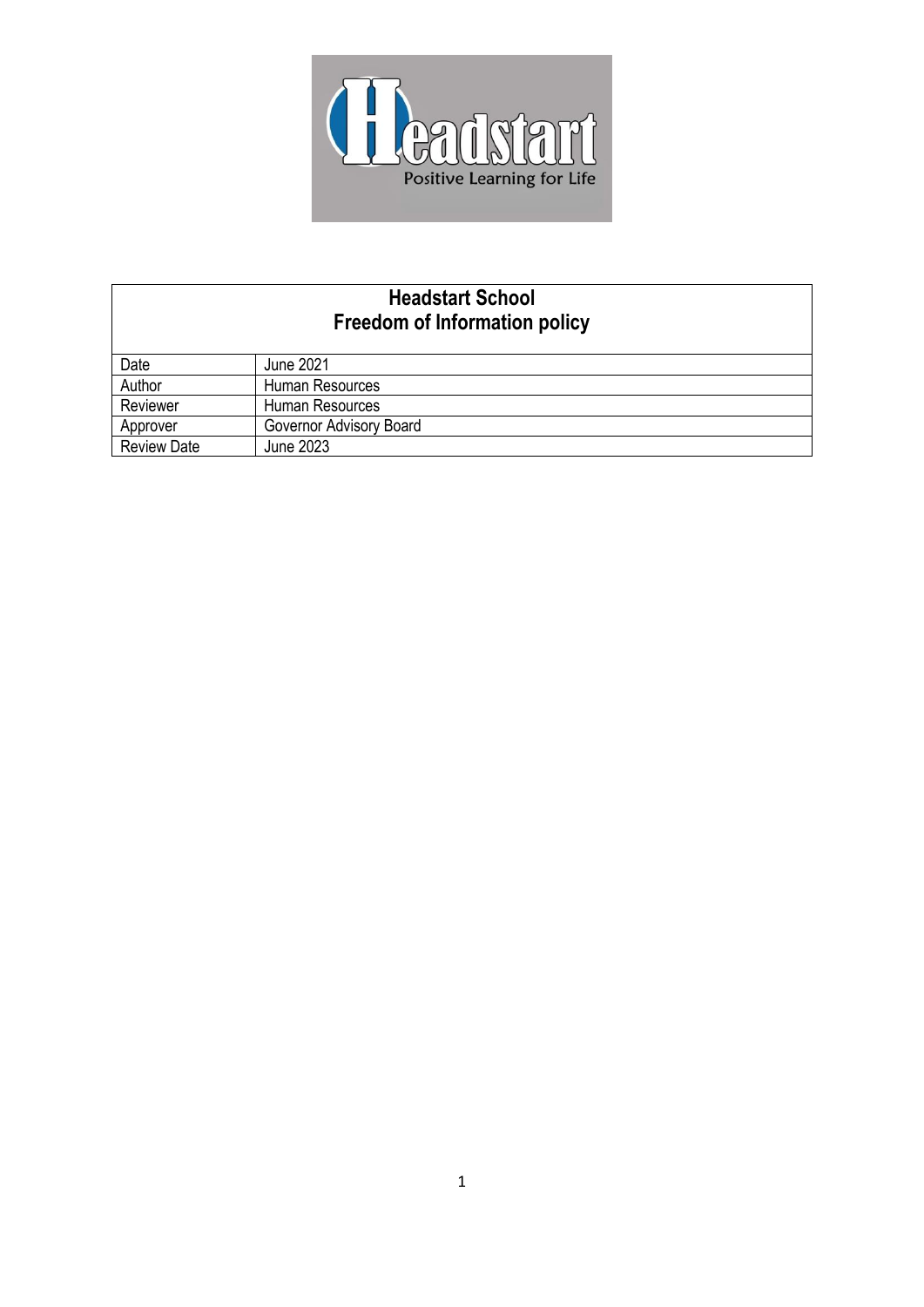

#### **FREEDOM OF INFORMATION POLICY**

#### **FREEDOM OF INFORMATION POLICY & PUBLICATION SCHEME**

#### **Introduction**

The Freedom of Information Act 2000 gives individuals the right to access official information from public bodies. Under the Act, any person has a legal right to ask for access to information held by the school. They are entitled to be told whether the school holds the information, and to receive a copy, subject to certain exemptions. While the Act assumes openness, it recognises that certain information is sensitive. There are exemptions to protect this information. Full details on how requests can be made are set out in section 1 of this policy.

Public Authorities should be clear and proactive about the information they will make public. For this reason, a publication scheme is available and can be found at section 2 of this policy.

This policy does not form part of any individual's terms and conditions of employment with the School and is not intended to have contractual effect.

This policy should be used in conjunction with the school's Data Protection Policy.

#### **SECTION 1 – FREEDOM OF INFORMATION REQUESTS**

Requests under Freedom of Information should be made to Maria Allan. However, the request can be addressed to anyone in the School; so all staff need to be aware of the process for dealing with requests.

Requests for information that are not data protection or environmental information requests will be covered by the Freedom of Information Act: -

2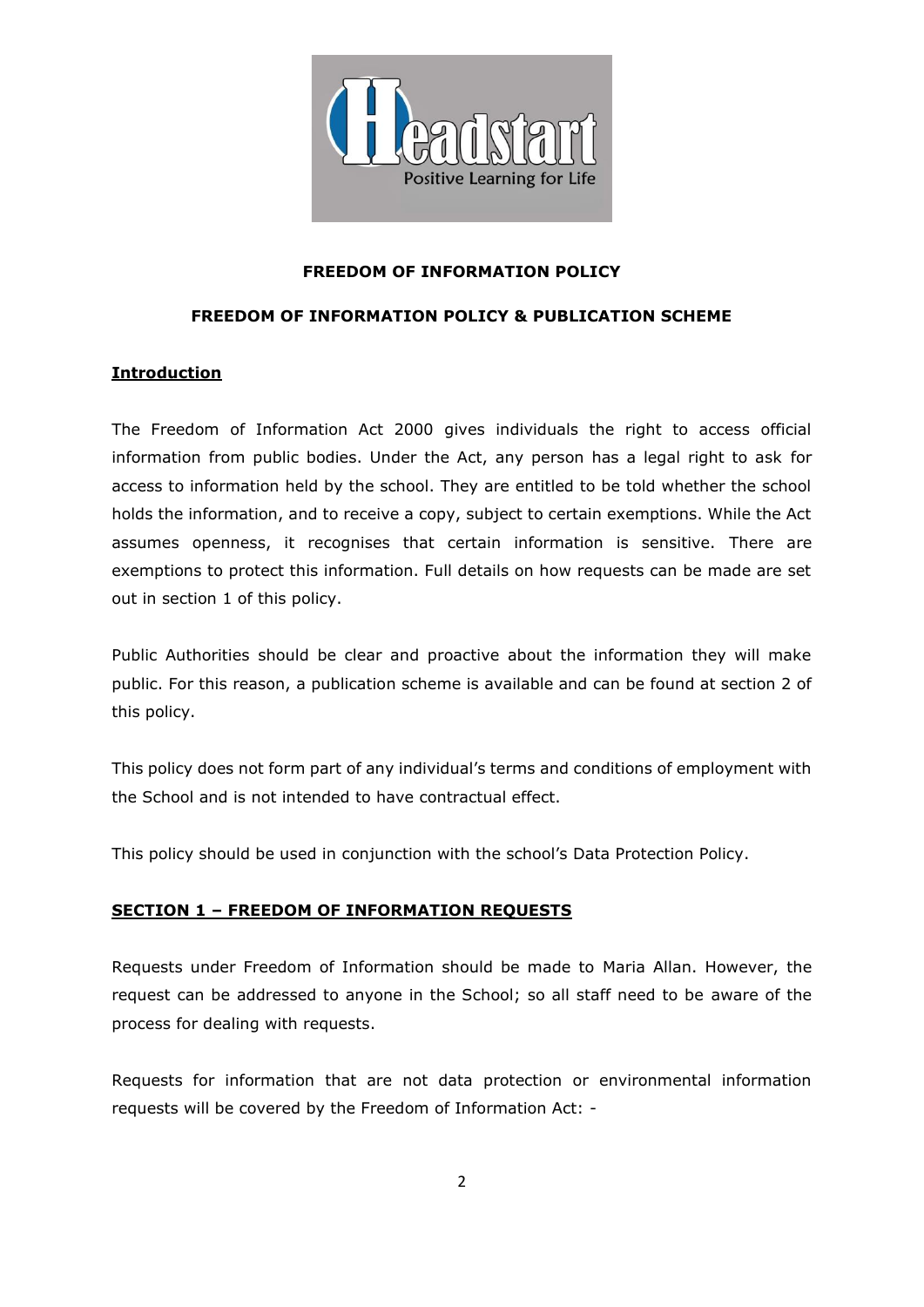

**Data Protection enquiries (or Subject Access Requests/SARs)** are requests where the enquirer asks to see what personal information the school holds about the enquirer. If the enquiry is a Data Protection request, the School's Data Protection Policy should be followed.

*Environmental Information Regulations enquiries* are those which relate to air, water, land, natural sites, built environment, flora and fauna, health, and any decisions and activities affecting any of these. These could, therefore, include enquiries about recycling, phone masts, school playing fields, car parking etc. If the enquiry is about environmental information, follow the guidance on the Department for Environment, Food and Rural Affairs (DEFRA) website.

Freedom of Information requests *must* be made in writing, (including email), and should include the enquirer's name, correspondence address (email addresses are allowed), and state what information they require. There must be enough information in the request to be able to identify and locate the information. If this information is covered by one of the other pieces of legislation (as referred to above), they will be dealt with under the relevant policy/procedure related to that request.

If the request is ambiguous and/or the School require further information in order to deal with your request, the School will request this further information directly from the individual making the request. Please note that the School do not have to deal with the request until the further information is received. Therefore, the time limit starts from the date that the School receives all information required in order to deal with the request.

The requester does not have to mention the Act, nor do they have to say why they want the information. There is a duty to respond to all requests, telling the enquirer whether or not the information is held, and supplying any information that is held, except where exemptions apply. There is a time limit of 20 school days (i.e. excluding school holidays) for responding to the request.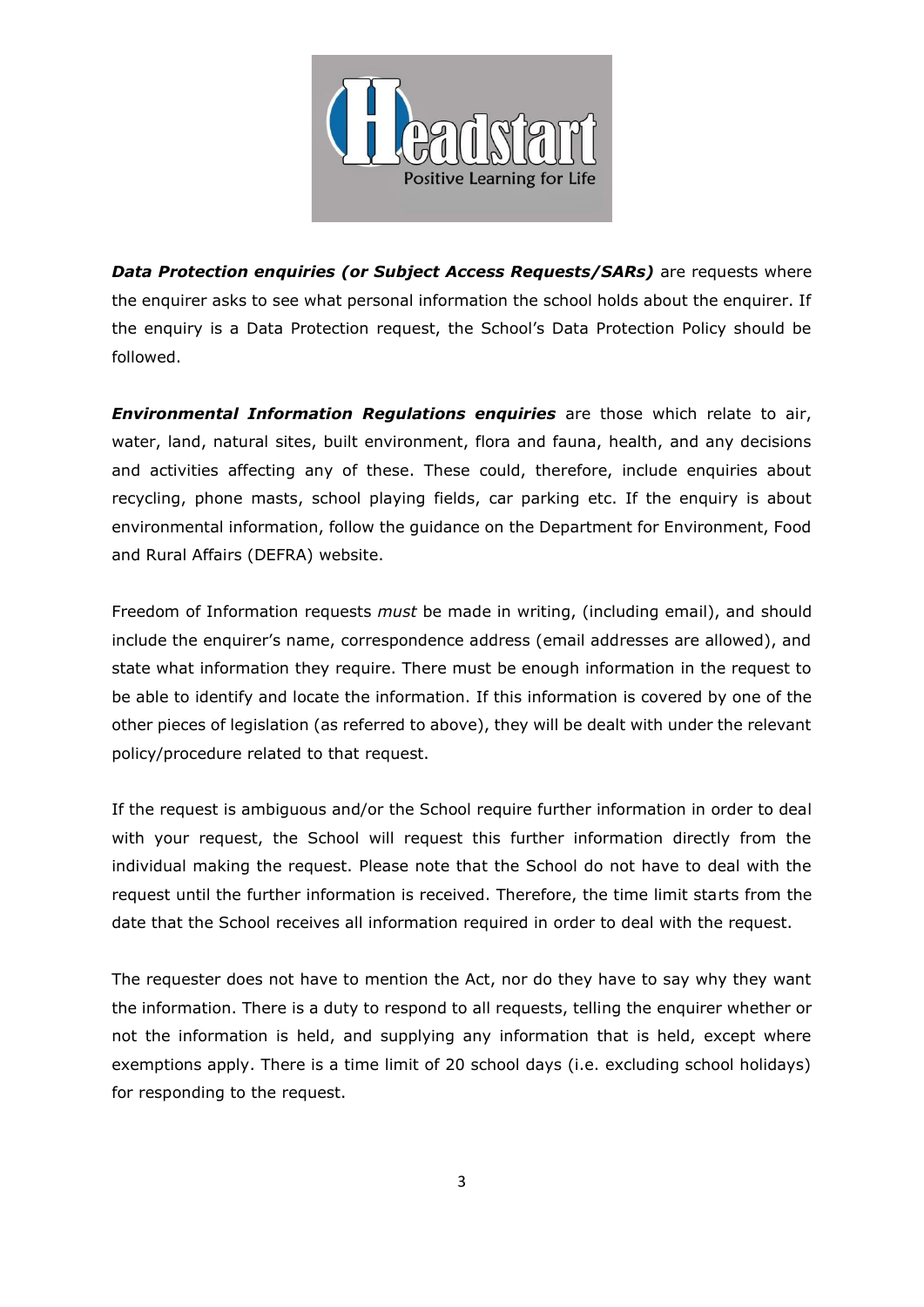

### **Information**

Provided all requirements are met for a valid request to be made, the School will provide the information that it holds (unless an exemption applies).

*Holding* information means information relating to the business of the school:

- That the school has created; or
- That the school has received from another body or person; or
- Held by another body on the school's behalf.

Information means both hard copy and digital information, including email.

If the information is held by another public authority, such as the Local Authority, first check with them they hold it, then transfer the request to them. If this applies, the School will notify the enquirer that they do not hold the information and to whom they have transferred the request. The School will continue to answer any parts of the enquiry in respect of information it does hold.

When the School does not hold the information, it has *no duty to create or acquire it* just to answer the enquiry; although a reasonable search will be made before confirming whether the School has the information requested.

If the information requested is already in the public domain, for instance, through the Publication Scheme or on the School's website, the School will direct the enquirer to the information and explain how to access it.

The requester has the right to be told if the information requested is held by the School (subject to any of the exemptions). This obligation is known as the school's *duty to confirm or deny* that it holds the information. However, the school does not have to confirm or deny if:-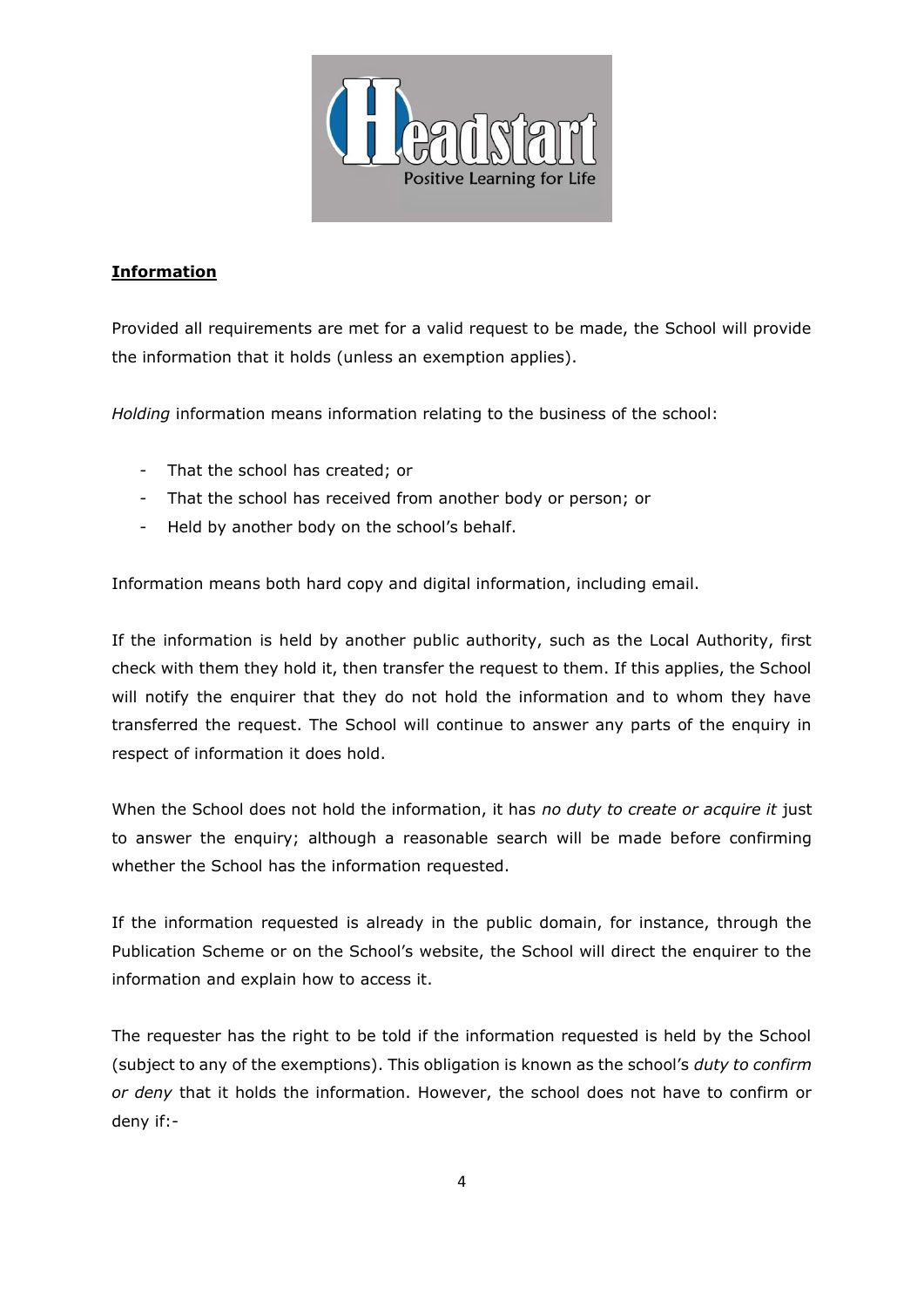

- The exemption is an absolute exemption; or
- In the case of qualified exemptions, confirming or denying would itself disclose exempted information.

#### **Vexatious Requests**

There is no obligation on the School to comply with vexatious requests. A vexatious request is one which is designed to cause inconvenience, harassment or expense rather than to obtain information, and would require a substantial diversion of resources or would otherwise undermine the work of the school. However, this does not provide an excuse for bad records management.

In addition, the School do not have to comply with repeated identical or substantially similar requests from the same applicant unless a reasonable interval has elapsed between requests.

#### **Fees**

The School may charge the requester a fee for providing the requested information. This will be dependent on whether the staffing costs in complying with the request exceeds the threshold. The threshold is currently £450 with staff costs calculated at a fixed rate of £25 per hour (therefore 18 hours' work is required before the threshold is reached).

If a request would cost less than the threshold, then the school can only charge for the cost of informing the applicant whether the information is held, and communicating the information to the applicant (e.g. photocopying, printing and postage costs).

When calculating costs/threshold, the School can take account of the staff costs/time in determining whether the information is held by the School, locating and retrieving the information, and extracting the information from other documents. The School will not take account of the costs involved with considering whether information is exempt under the Act.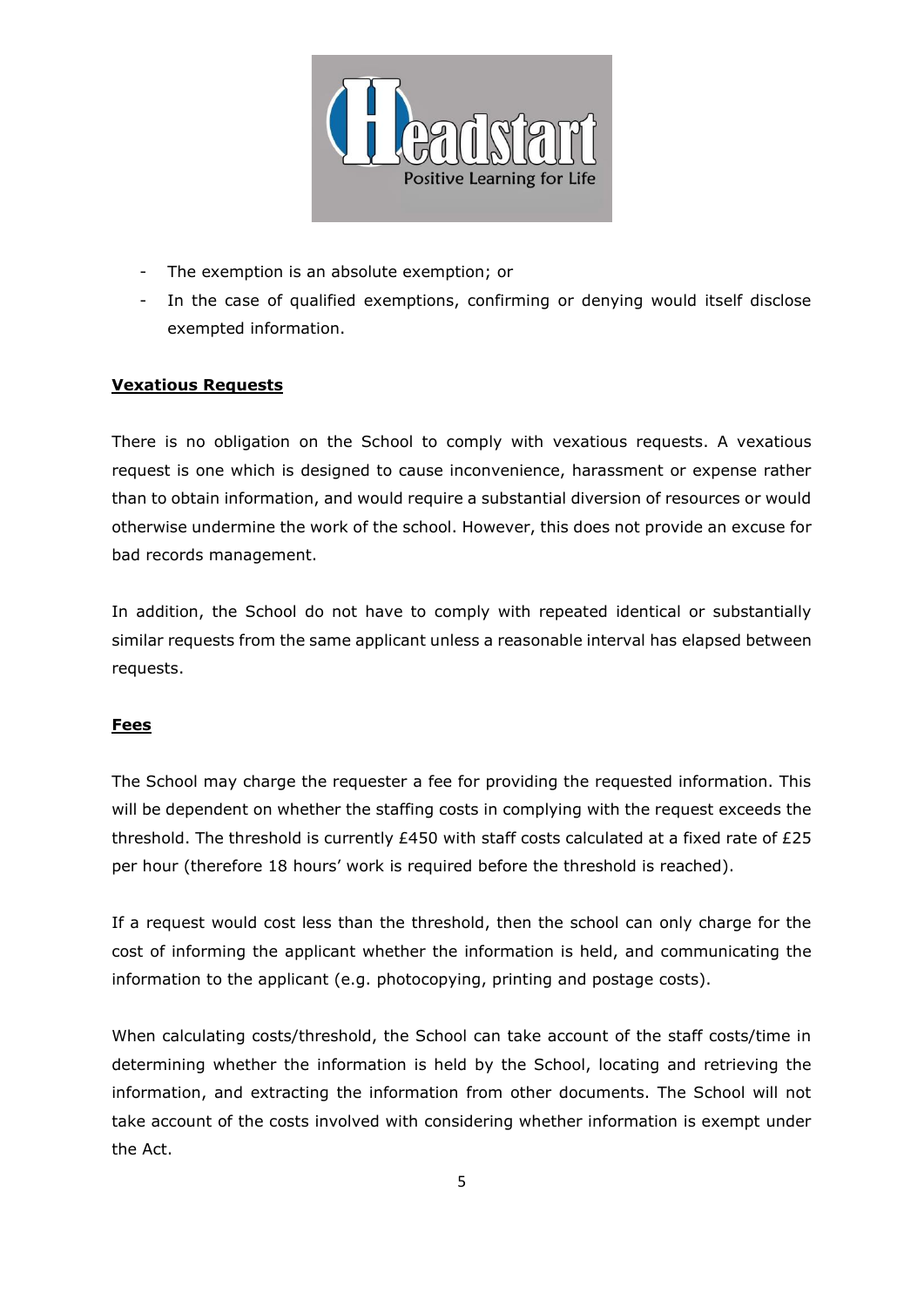

If a request would cost more than the appropriate limit,  $(E450)$  the school can turn the request down, answer and charge a fee or answer and waive the fee.

If the School are going to charge they will send the enquirer a fees notice. The School do not have to comply with the request until the fee has been paid. More details on fees can be found on the ICO website.

If planning to turn down a request for cost reasons, or charge a high fee, you should contact the applicant in advance to discuss whether they would prefer the scope of the request to be modified so that, for example, it would cost less than the appropriate limit.

Where two or more requests are made to the School by different people who appear to be acting together or as part of a campaign the estimated cost of complying with any of the requests may be taken to be the estimated total cost of complying with them all.

### **Time Limits**

Compliance with a request must be prompt and within the time limit of 20 school days (this does not include the school holidays or weekends) or 60 working days if this is shorter. Failure to comply could result in a complaint by the requester to the Information Commissioner's Office. The response time starts counting as the first day from the next working day after the request is received (so if a request was received on Monday 6<sup>th</sup> October the time limit would start from the next working day, the  $7<sup>th</sup>$  October).

Where the School has asked the enquirer for more information to enable it to answer, the 20 school days start time begins when this further information has been received.

If some information is exempt this will be detailed in the School's response.

If a qualified exemption applies and the School need more time to consider the public interest test, the School will reply in 20 school days stating that an exemption applies but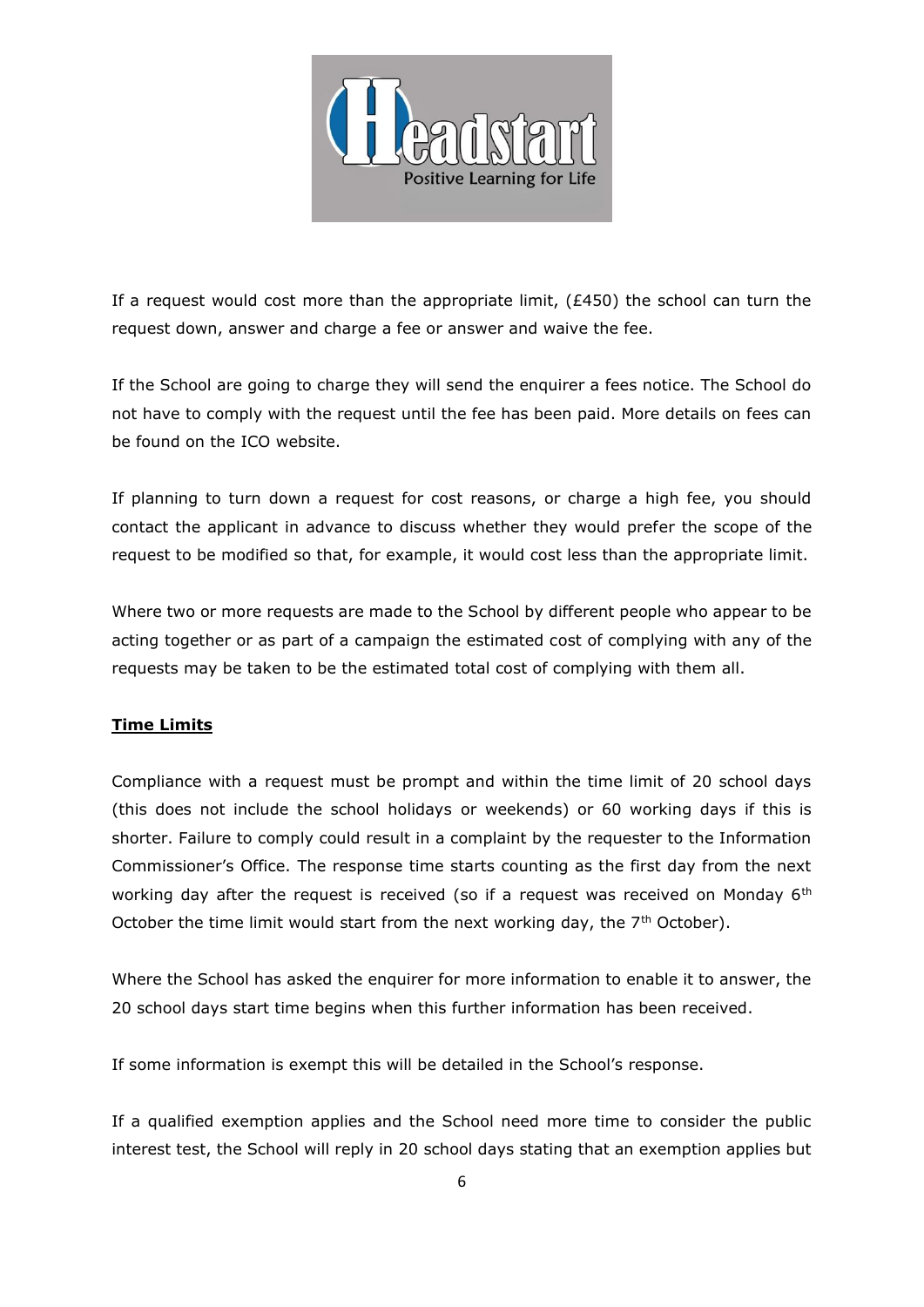

include an estimate of the date by which a decision on the public interest test will be made. This should be within a "reasonable" time.

Where the School has notified the enquirer that a charge is to be made, the time period stops until payment is received.

### **Third Party Data**

Consultation of third parties may be required if their interests could be affected by release of the information requested, and any such consultation may influence the decision.

Consultation will be necessary where:

- Disclosure of information may affect the legal rights of a third party, such as the right to have certain information treated in confidence or rights under Article 8 of the European Convention on Human Rights;
- The views of the third party may assist the School to determine if information is exempt from disclosure; or
- The views of the third party may assist the School to determine the public interest test.

Personal information requested by third parties is also exempt under this policy where release of that information would breach the Data Protection Act. If a request is made for a document (e.g. Governing Body minutes) which contains personal information whose release to a third party would breach the Data Protection Act, the document may be issued by blanking out the relevant personal information as set out in the redaction procedure.

### **Exemptions**

The presumption of the Freedom of Information Act is that the School will disclose information unless the Act provides a specific reason to withhold it. The Act recognises the need to preserve confidentiality and protect sensitive material in certain circumstances.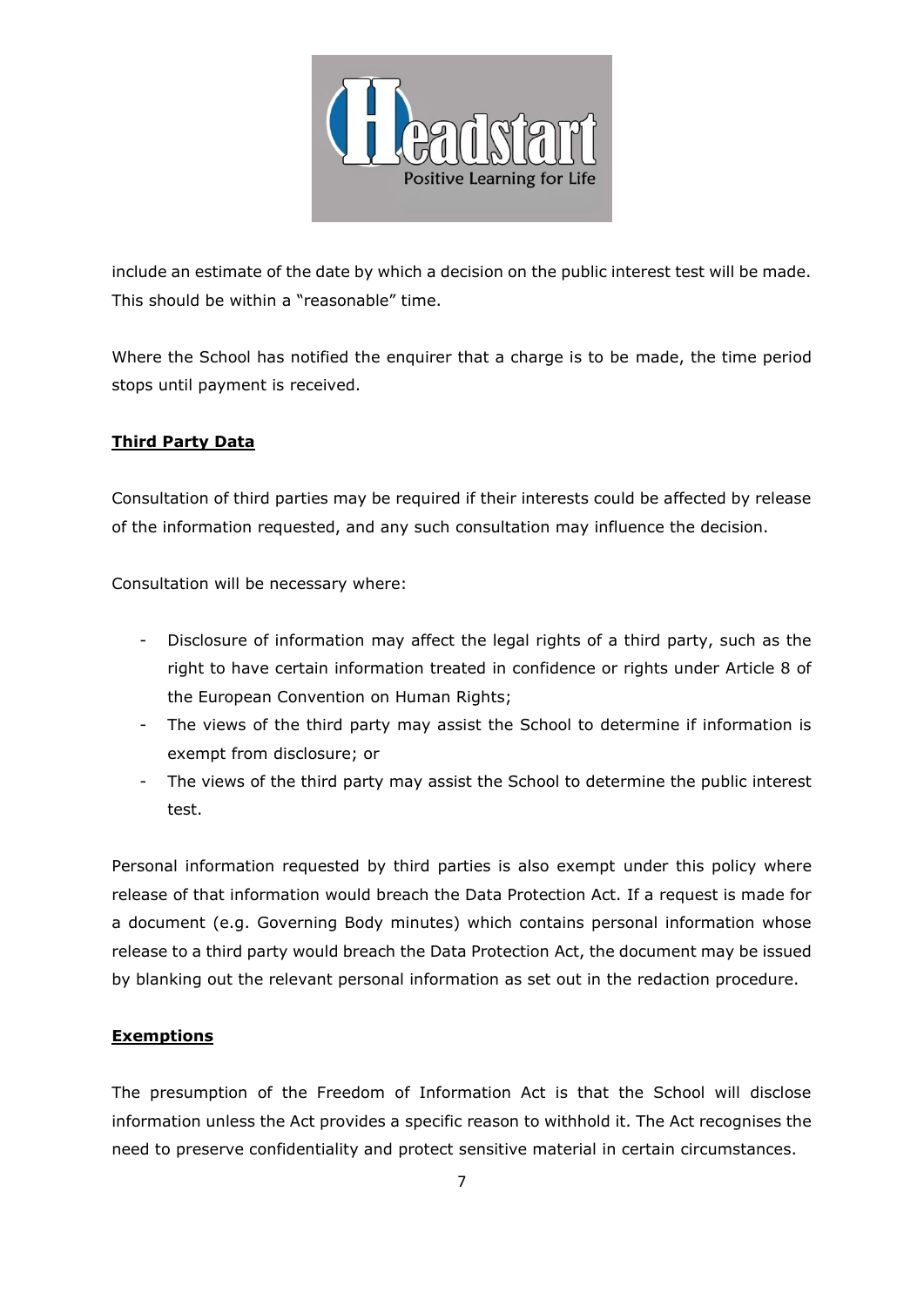

The School may refuse all/part of a request, if one of the following applies: -

- 1) There is an exemption to disclosure within the act;
- 2) The information sought is not held;
- 3) The request is considered vexatious or repeated; or
- 4) The cost of compliance exceeds the threshold.

A series of exemptions are set out in the Act which allow the withholding of information in relation to an enquiry. Some are very specialised in their application (such as national security) and would not usually be relevant to schools.

There are two general categories of exemptions:-

- **1) Absolute**: where there is no requirement to confirm or deny that the information is held, disclose the information or consider the public interest; and
- **2) Qualified**: where, even if an exemption applies, there is a duty to consider the public interest in disclosing information.

### **Absolute Exemptions**

There are eight absolute exemptions set out in the Act. However the following are the only absolute exemptions which will apply to the School: -

- Information accessible to the enquirer by other means (for example by way of the School's Publication Scheme);
- National Security/Court Records;
- Personal information (i.e. information which would be covered by the Data Protection Act);
- Information provided in confidence.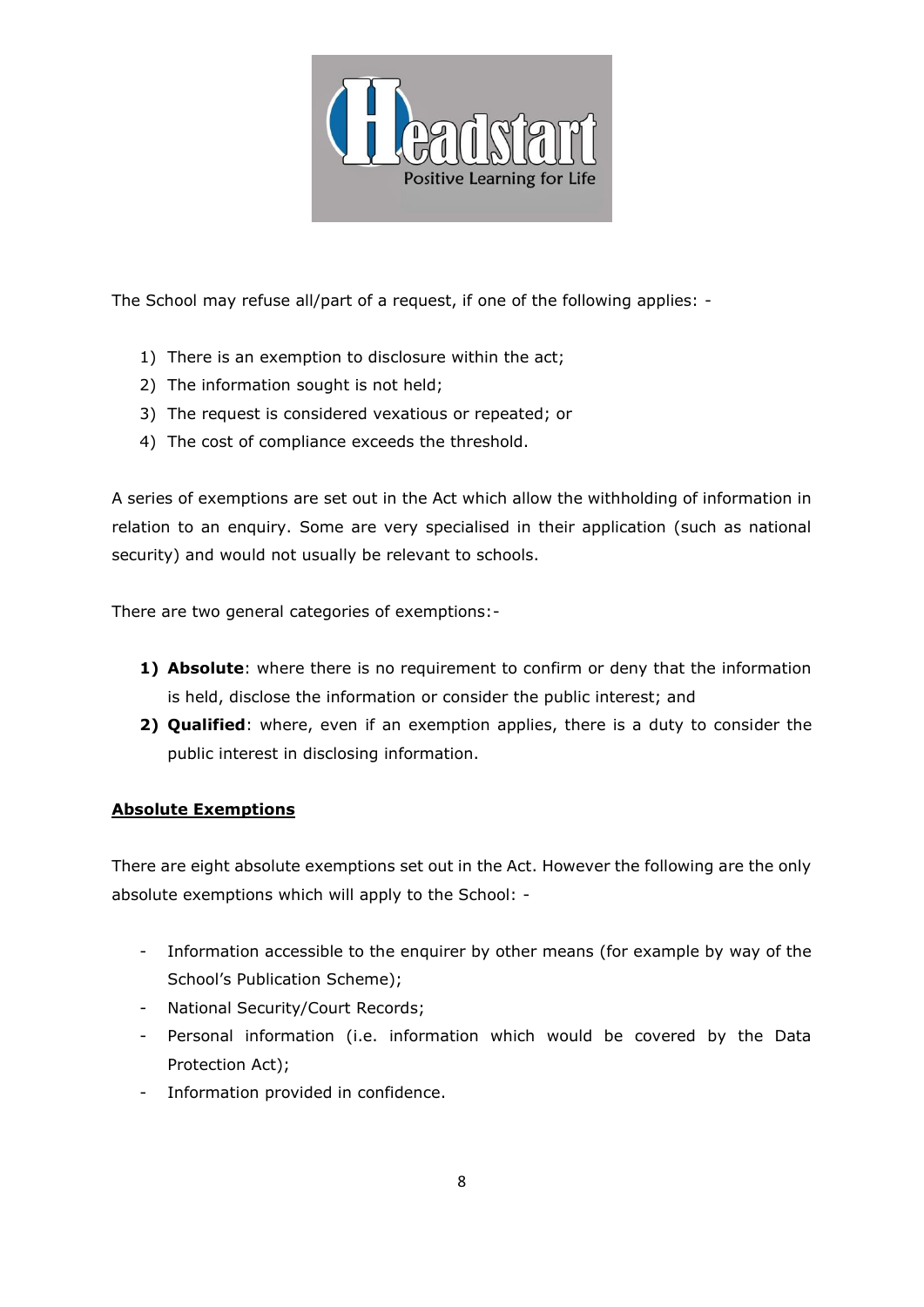

If an absolute exemption exists, it means that disclosure is not required by the Act. However, a decision could be taken to ignore the exemption and release the information taking into account all the facts of the case if it is felt necessary to do so.

### **Qualified Exemptions**

If one of the below exemptions apply (i.e. a qualified disclosure), there is also a duty to consider the public interest in confirming or denying that the information exists and in disclosing information.

The qualified exemptions under the Act which would be applicable to the School are: -

- Information requested is intended for future publication (and it is reasonable in all the circumstances for the requester to wait until such time that the information is actually published);
- Reasons of National Security;
- Government/International Relations;
- Release of the information is likely to prejudice any actual or potential legal action or formal investigation involving the School;
- Law enforcement (i.e. if disclosure would prejudice the prevention or detection of crime, the prosecution of offenders or the administration of justice);
- Release of the information would prejudice the ability of the School to carry out an effective audit of its accounts, resources and functions;
- For Health and Safety purposes;
- Information requested is Environmental information;
- Information requested is subject to Legal professional privilege; and
- For *Commercial Interest* reasons.

Where the potential exemption is a qualified exemption, the School will consider the public interest test to identify if the public interest in applying the exemption outweighs the public interest in disclosing it.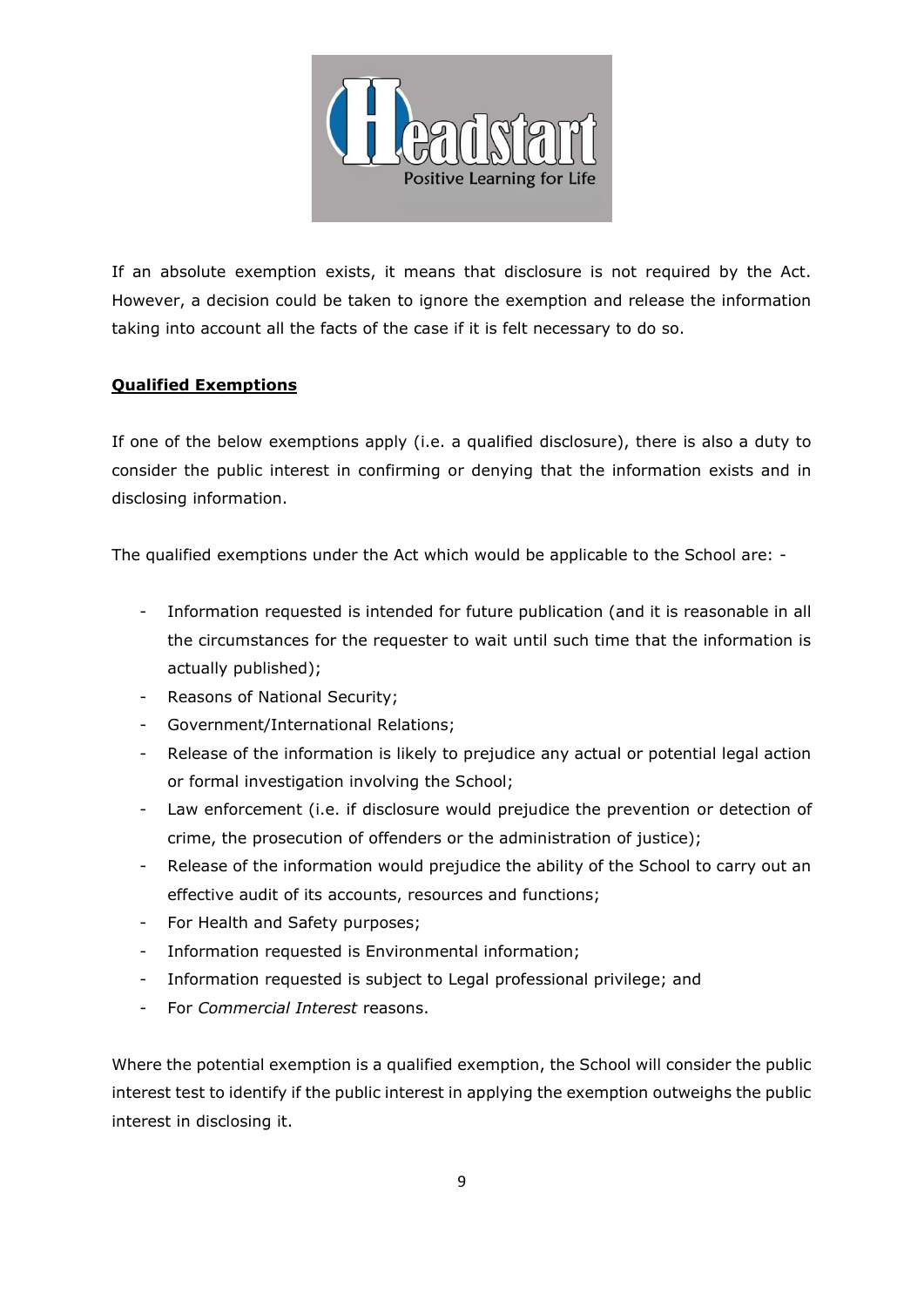

In all cases, before writing to the enquirer, the person given responsibility by the School for dealing with the request will need to ensure that the case has been properly considered, and that the reasons for refusal, or public interest test refusal, are sound.

### **Refusal**

If it is decided to refuse a request, the School will send a refusals notice, which must contain

- The fact that the responsible person cannot provide the information asked for;
- Which exemption(s) apply;
- Why the exemption(s) apply to this enquiry (if it is not self-evident);
- Reasons for refusal; and
- The School's complaints procedure.

For monitoring purposes and in case of an appeal against a decision not to release the information or an investigation by the Information Commissioner, the responsible person must keep a record of all enquiries where all or part of the requested information is withheld and exemptions are claimed. The record must include the reasons for the decision to withhold the information.

### **SECTION 2 – FREEDOM OF INFORMATION PUBLICATION SCHEME**

### **Introduction**

This publication scheme follows a model approved by the Information Commissioners Office.

This scheme is not a list of individual publications but rather a description of the classes of types of information that we are committed to publishing. This list is not an exhaustive list of all of the types of information that we publish. We try to proactively publish as much information as we can where the information would have a wider public interest.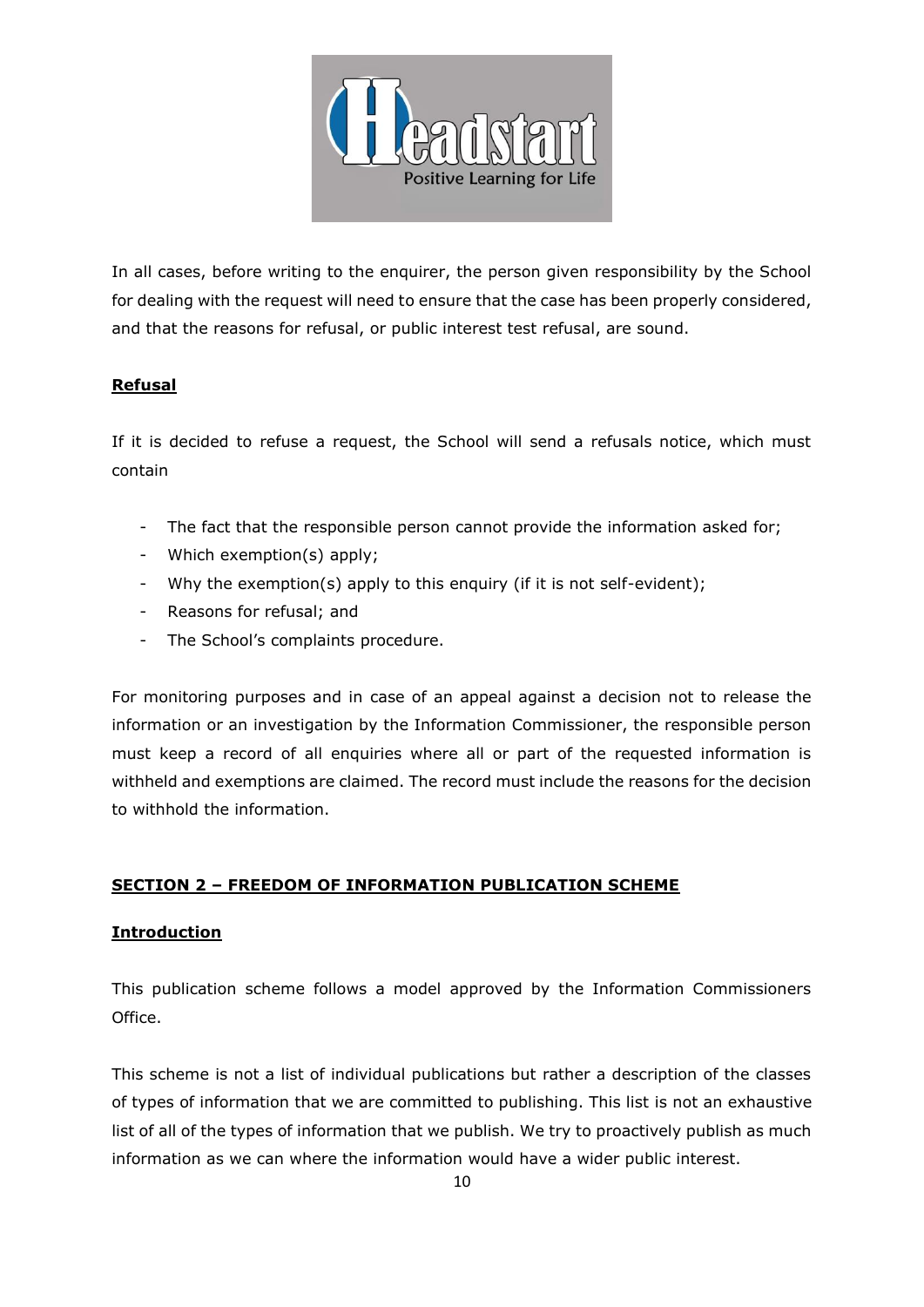

This scheme does not include information that we consider to be sensitive, such as personal information, information prevented from disclosure by law or information about security matters.

### **Classes of Information**

There are six classes of information that we hold: -

- Who we are and what we do
- What we spend and how we spend it
- What our priorities are and how we are doing
- How we make decisions
- Our policies and procedures
- The services we offer

#### **Making Information Available**

Information will generally be made available on the school website. Where it is not possible to include this information on the school website, or when an individual does not wish to access the information by the website the school will indicate how information can be obtained by other means and provide it by those means. This may be detailed in response to a request or within the scheme itself. This will usually be by way of a paper copy.

In some exceptional circumstances, some information may be available only by viewing in person. Where this manner is specified, contact details will be provided. An appointment to view the information will be arranged within a reasonable timescale.

Information will be provided in the language in which it is held or in such other language that is legally required. Where we are legally required to translate any information, we shall do so.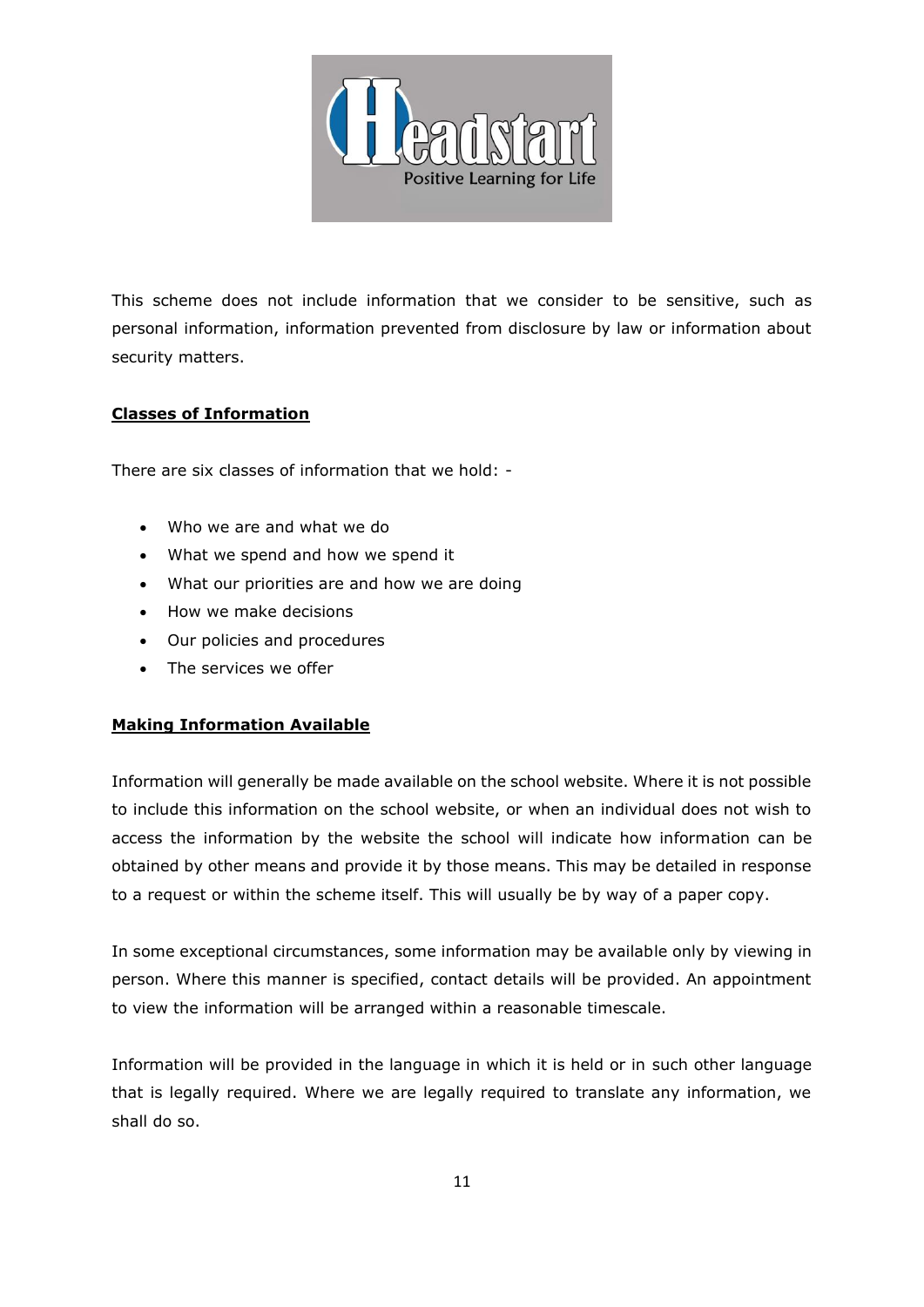

### **Charges for Information Published Under this Scheme**

The school may charge individuals for information published under this scheme. The purpose of this scheme is to make the maximum amount of information readily available at the minimum inconvenience and cost to the public. Charges made by the school for routinely published material will be justified and transparent and kept to a minimum. Material which is published and accessed on the website will be provided free of charge. Charges may be made for information subject to a charging regime specified by law. Charges will be made to cover:

- Photocopying;
- Postage and Packaging; &
- The costs directly incurred as a result of viewing information.

Single copies of information requested which are covered by the publication scheme will be provided free unless otherwise stated within the scheme. If the request involved a large amount of photocopying, printing or postage, then this may be at a cost. If this is the case we will let you know as well as let you know the cost before fulfilling your request.

### **How to request information**

If you require a paper version of any of the documents within the scheme please contact the school using the contact details below.

Telephone: 01424 893803

Email: admin@headstartschool.co.uk

Address: Crouch Ln, Ninfield, Battle TN33 9EG

Oakfield, A22, Hailsham BN27 4AN

Please mark all correspondence *Publication Scheme Request* in order to help us process your request quickly. If the information you are looking for isn't available via the scheme, you can still contact the school to ask if we have this information.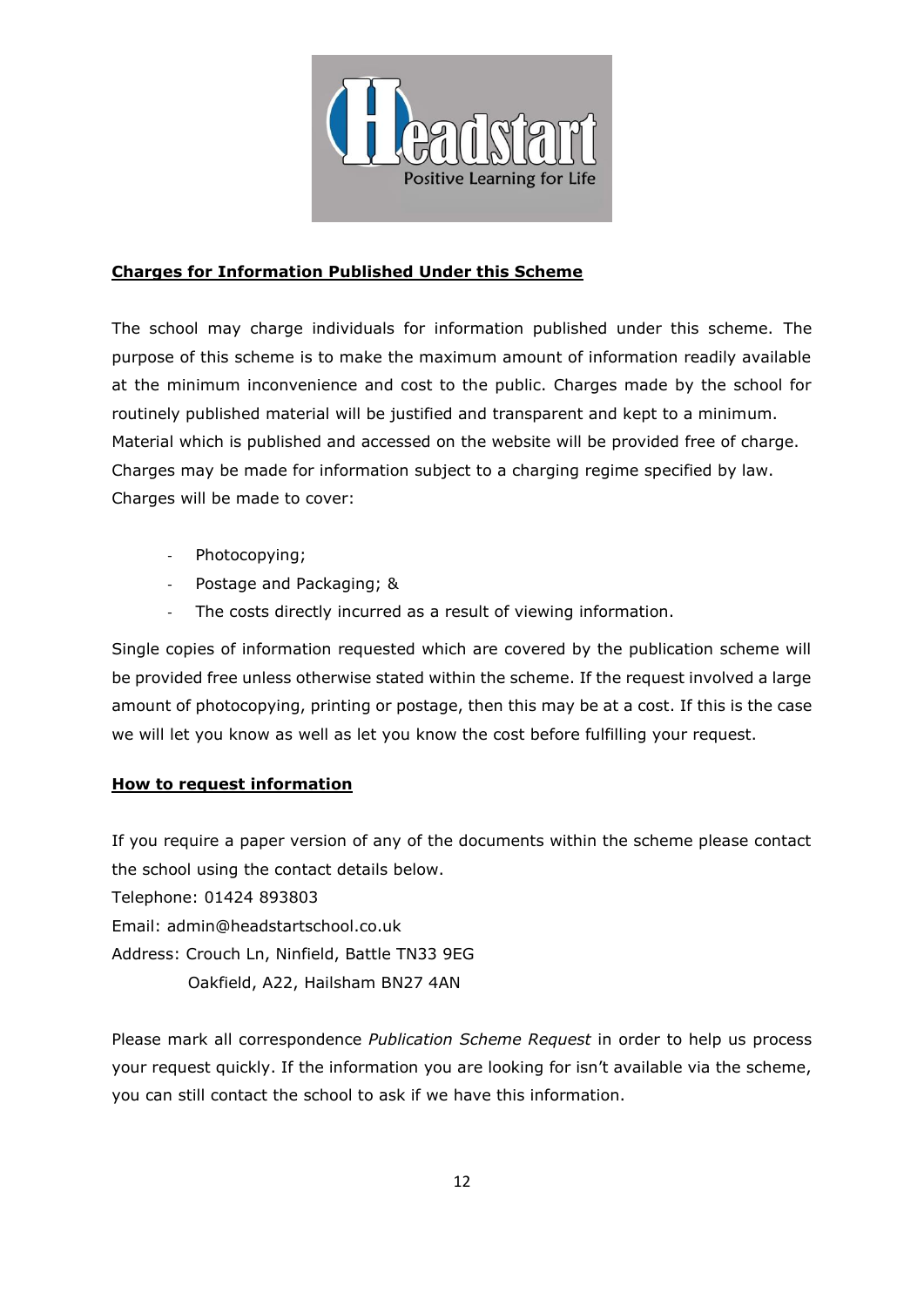

## **The Publication Schedule**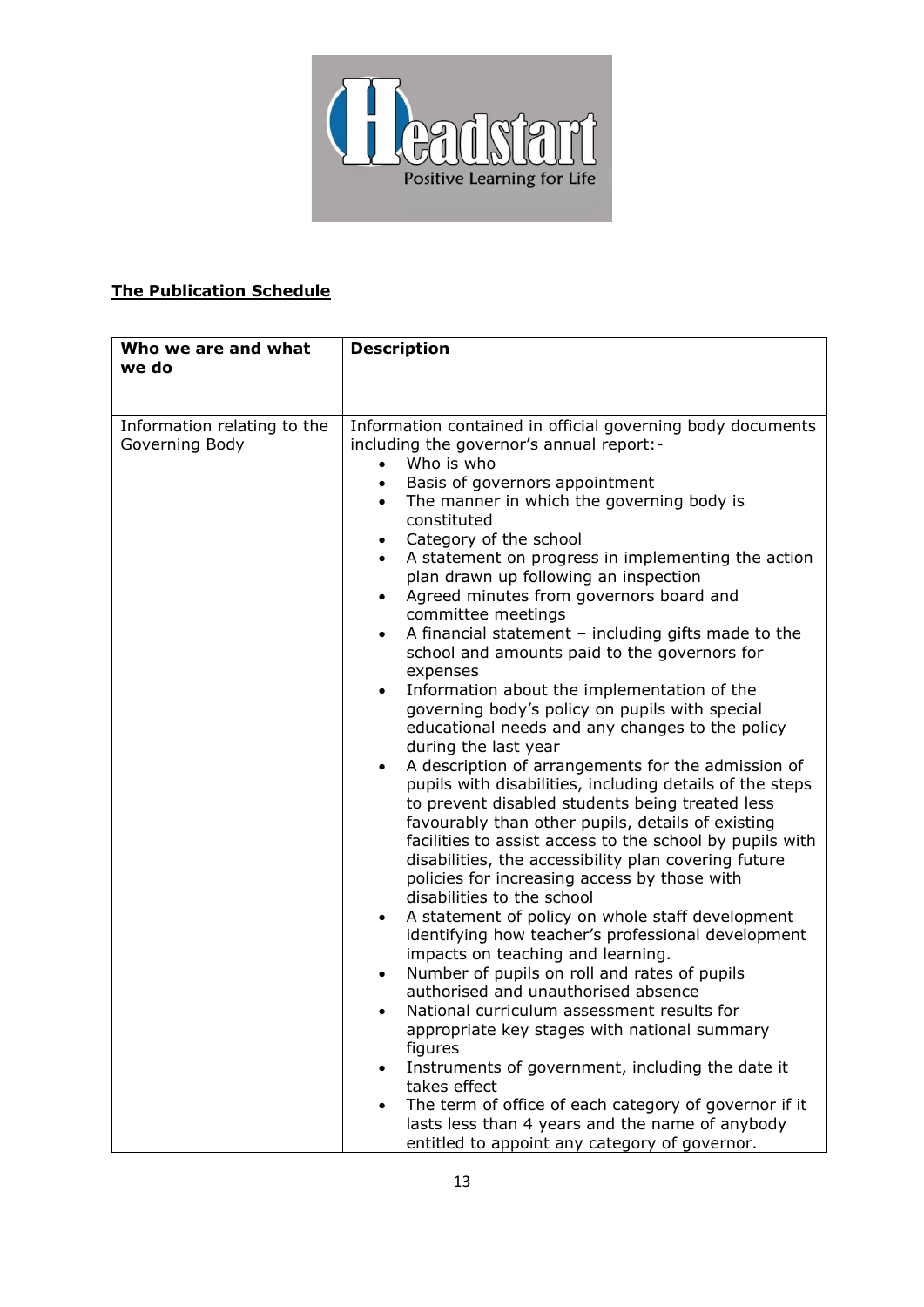

| School prospectus | The name, address, website and telephone number<br>$\bullet$<br>of the school and the type of school<br>The name of the school Headteacher<br>$\bullet$<br>The school's staffing structure<br>$\bullet$<br>Information about the schools policy on providing<br>$\bullet$<br>for pupils with special educational needs<br>Statement on the schools aims and values<br>$\bullet$<br>Information on the school policy on admissions<br>$\bullet$<br>School term dates, times and attendance<br>$\bullet$<br>Uniform<br>$\bullet$<br>Number of pupils on roll and rates of student<br>$\bullet$<br>absence<br>Details of any affiliations with a particular religion or<br>$\bullet$<br>religious denomination, the religious education and<br>collective worship and the alternative provision for<br>these pupils. |
|-------------------|-------------------------------------------------------------------------------------------------------------------------------------------------------------------------------------------------------------------------------------------------------------------------------------------------------------------------------------------------------------------------------------------------------------------------------------------------------------------------------------------------------------------------------------------------------------------------------------------------------------------------------------------------------------------------------------------------------------------------------------------------------------------------------------------------------------------|

| What we spend and how<br>we spend it                                  | <b>Description</b>                                                                                                                                                                                              |
|-----------------------------------------------------------------------|-----------------------------------------------------------------------------------------------------------------------------------------------------------------------------------------------------------------|
| Financial statement for the<br>current and previous<br>financial year | Relating to projected and actual income and expenditure,<br>procurement, contracts and financial audit. Includes budget<br>plans, financial statements and financial audit reports                              |
| Details of expenditure                                                | Sets out details of items of expenditure over £5,000<br>including the cost, name of supplier and information about<br>the transaction                                                                           |
| Procurement and contracts                                             | Details of the procurement and contracts the school has<br>entered into or details relating to the organisation who has<br>carried out this process on the schools behalf (for example<br>the local authority). |
| Pay policy                                                            | A copy of the pay policy that the school uses to govern staff<br>pay.                                                                                                                                           |
| Allowances                                                            | Details of allowances and expenses that can be incurred by<br>staff and governors.                                                                                                                              |
| Pupil Premium                                                         | How the school uses pupil premium.                                                                                                                                                                              |
| Utilities and school running<br>expenditure                           | Details of the schools overheads and running costs.                                                                                                                                                             |

| What our priorities are<br>and how we are doing | <b>Description</b>                                                                                                                                                                                    |
|-------------------------------------------------|-------------------------------------------------------------------------------------------------------------------------------------------------------------------------------------------------------|
| Ofsted report                                   | A published report of the outcome of our latest Ofsted<br>inspection.                                                                                                                                 |
| Performance management<br>Policy                | Statement of procedures adopted by the governing body<br>relating to the performance management of staff and the<br>annual report of the Headteacher on the effectiveness of<br>appraisal procedures. |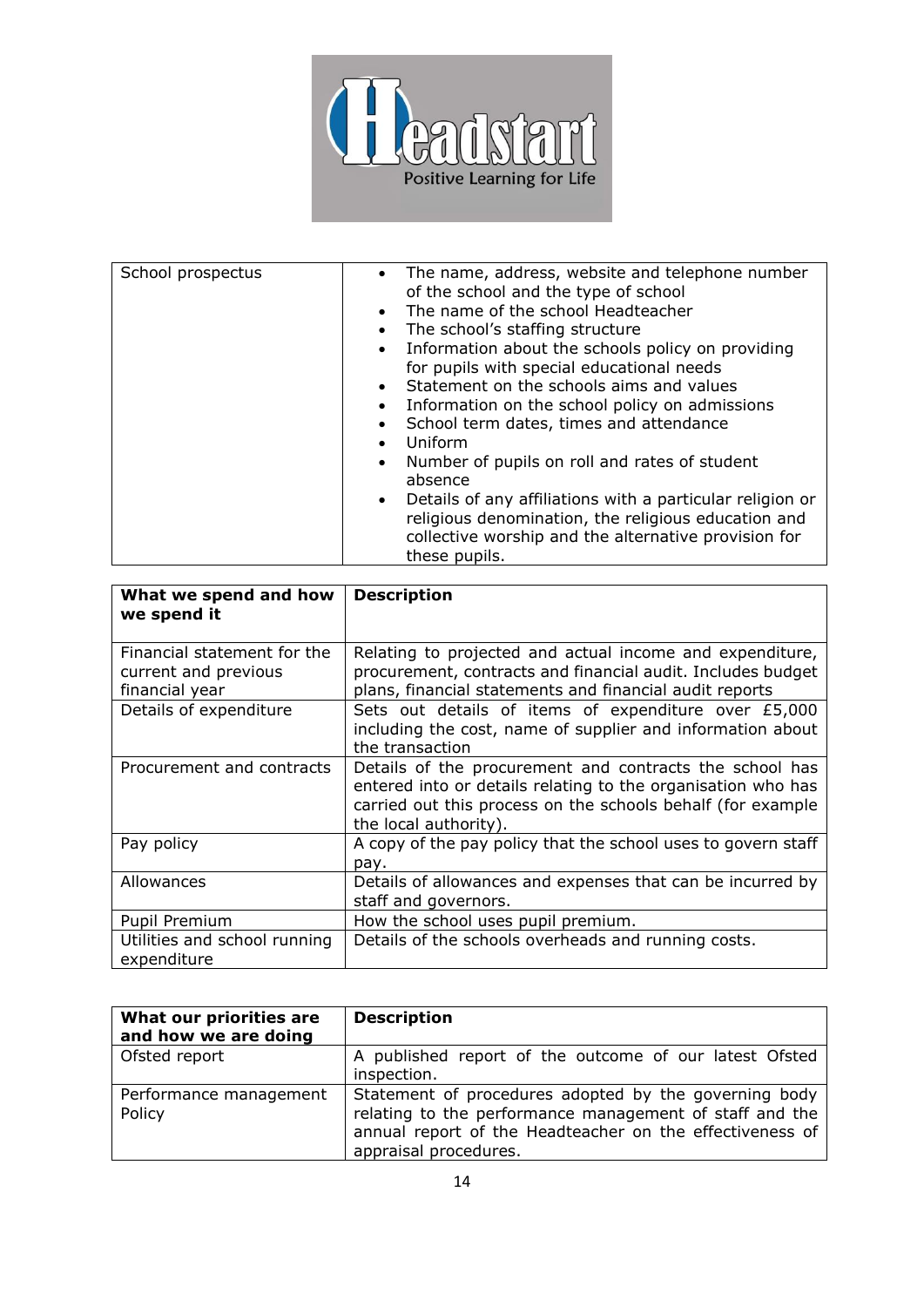

| Charging and remissions<br>policies                      | A statement of the school's policy with respect to charges<br>and remissions for any optional extra or board and lodging<br>for which charges are permitted, for example school<br>publication, music tuition, trips. |
|----------------------------------------------------------|-----------------------------------------------------------------------------------------------------------------------------------------------------------------------------------------------------------------------|
| Health and Safety Policy<br>and Risk Assessment          | Statement of general policy with respect to health and<br>safety at work of employees (and others) and the<br>organisation and arrangements for carrying out the policy.                                              |
| Staff Conduct, Discipline<br>and Grievance               | Statement of procedure for regulating conduct and<br>discipline of school staff and procedures by which staff may<br>seek redress for grievance.                                                                      |
| Curriculum circulars and<br><b>Statutory Instruments</b> | Any statutory instruments, departmental circulars and<br>administrative memoranda sent by the Department of<br>Education to the Headteacher or governing body relating to<br>the curriculum.                          |

| <b>How we make decisions</b>                     | <b>Description</b>                                                                                                                                             |
|--------------------------------------------------|----------------------------------------------------------------------------------------------------------------------------------------------------------------|
| Admissions Policy/<br>Decisions (not individual) | This does not include individual decisions. This is a<br>statement of our policy with regards to admissions and how<br>we make decisions regarding admissions. |

| <b>Our policies and</b><br>procedures | <b>Description</b>                                                                                                                                                                                |
|---------------------------------------|---------------------------------------------------------------------------------------------------------------------------------------------------------------------------------------------------|
|                                       |                                                                                                                                                                                                   |
| Home-School Agreement                 | Written statements of the schools aims and values, the<br>schools responsibilities, the parental responsibilities the<br>schools expectations of its pupils for example homework<br>arrangements. |
| Curriculum Policy                     | Statement on following the national curriculum subjects,<br>including any syllabus used by the school.                                                                                            |
| <b>Complaints Policy</b>              | Statement of procedures for dealing with complaints                                                                                                                                               |
| <b>Equality and Diversity</b>         | Statement on ensuring that the school follows and promotes                                                                                                                                        |
| Policy                                | equality and diversity.                                                                                                                                                                           |
| Child protection and                  | Statement of policy for safeguarding and promoting welfare                                                                                                                                        |
| safeguarding policy                   | of pupils at the school.                                                                                                                                                                          |
| Relationships and Sex                 | Statement of policy with regard to sex and relationship                                                                                                                                           |
| <b>Education Policy</b>               | education                                                                                                                                                                                         |
| <b>Inclusion Policy</b>               | Information about the school's policy on providing for pupils<br>with special educational needs.                                                                                                  |
| <b>Behaviour Policy</b>               | Statement of general principles on behaviour and discipline<br>and of measures taken by the Headteacher to prevent<br>bullying.                                                                   |
| Collective Worship                    | Statement of arrangements for the required daily act of<br>collective worship.                                                                                                                    |